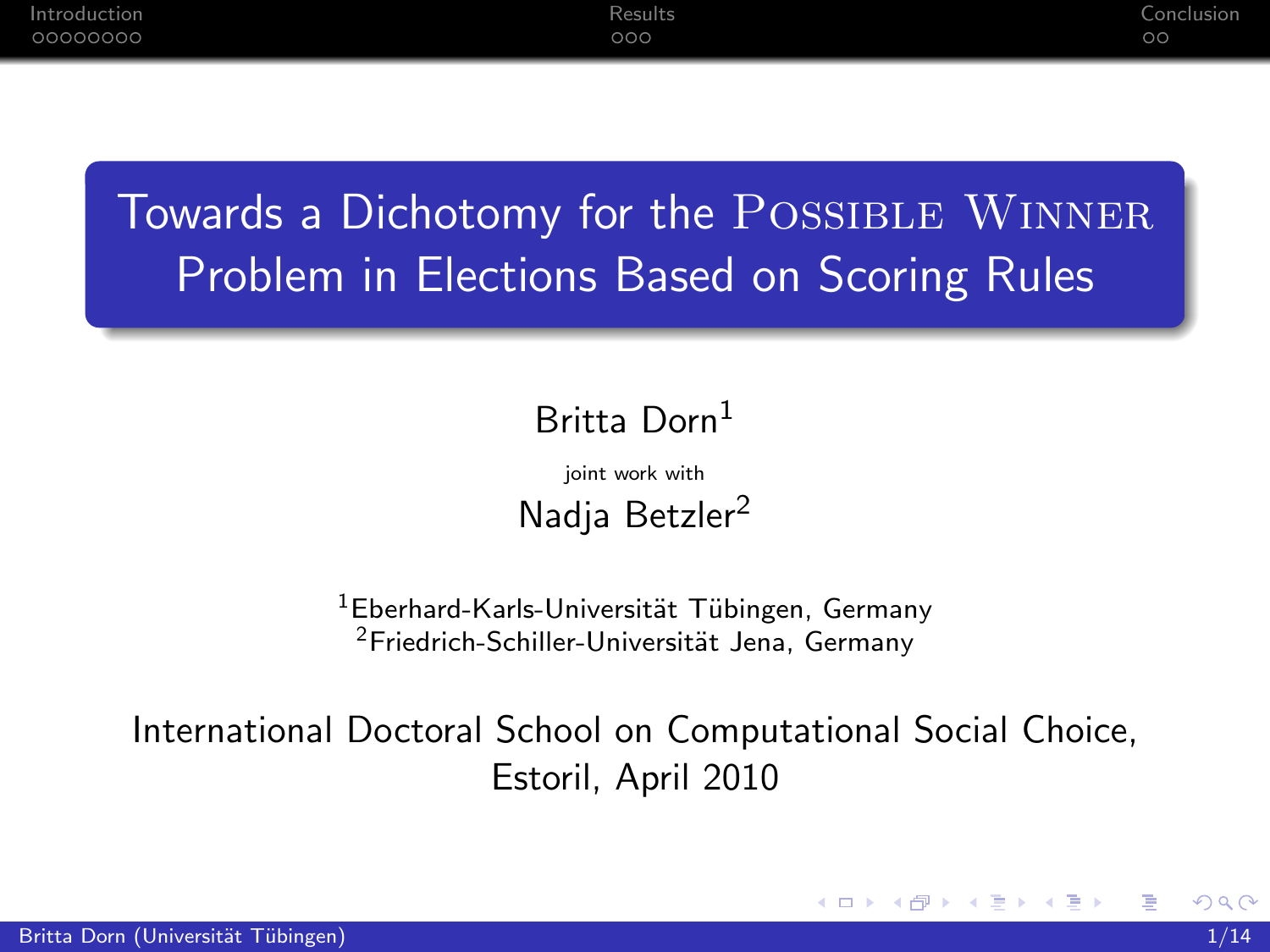Typical voting scenario for joint decision making:

Voters give preferences over a set of candidates as linear orders.

Example: candidates:  $C = \{a, b, c, d\}$ 

<span id="page-1-0"></span>

| profile: vote 1: $a > b > c > d$ |  |  |  |  |
|----------------------------------|--|--|--|--|
| vote 2: $a > d > c > b$          |  |  |  |  |
| vote 3: $b > d > c > a$          |  |  |  |  |

Aggregate preferences according to a voting rule

Kind of voting rules considered in this work: **Scoring rules**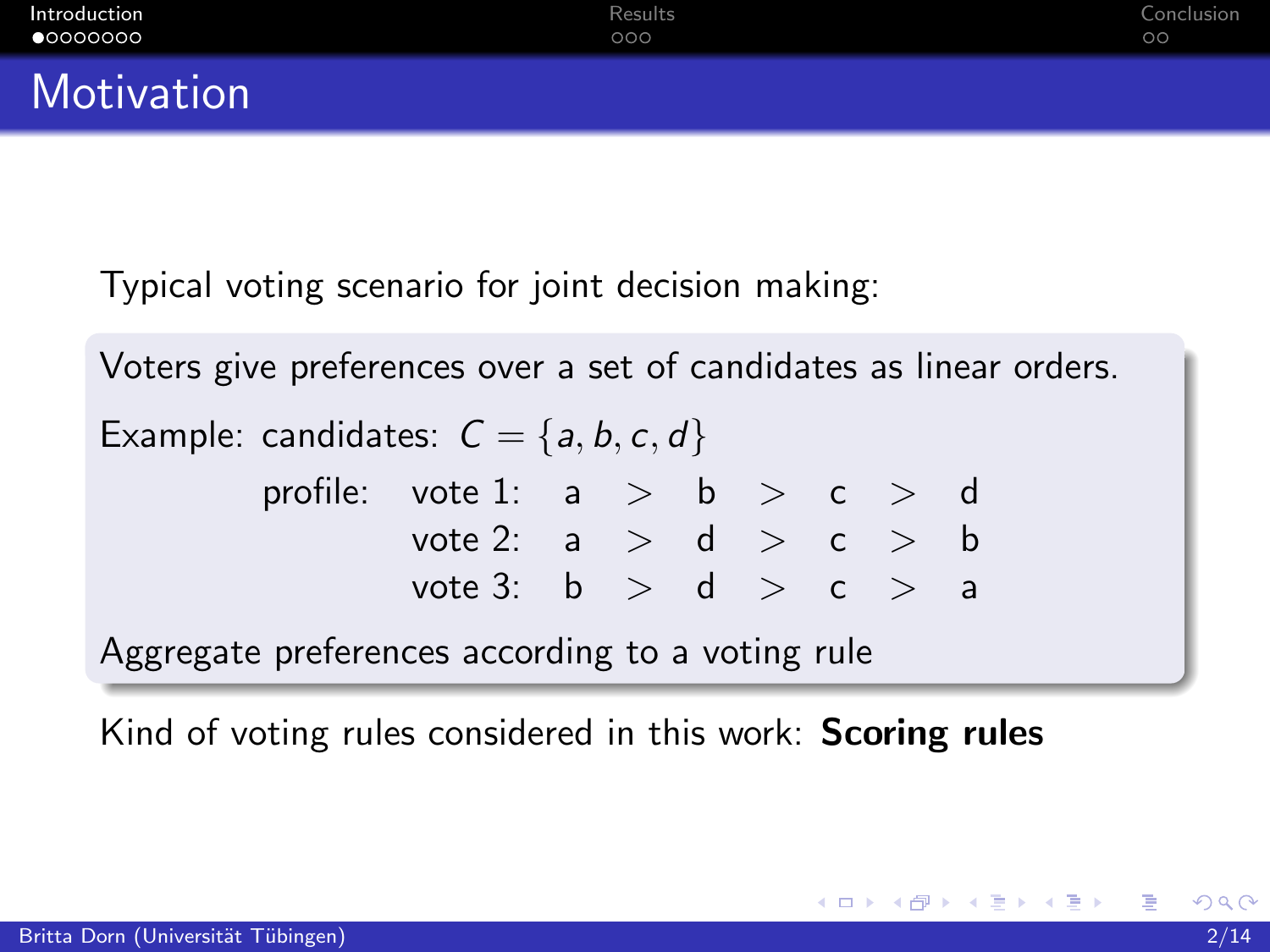Scoring rules

Preferences as linear orders, scoring rules. Reminder: Examples:

- plurality:  $(1, 0, \ldots, 0)$
- 2-approval:  $(1, 1, 0, \ldots, 0)$
- veto:  $(1, \ldots, 1, 0)$
- $\bullet$  Borda:  $(m-1, m-2, \ldots, 0)$   $(m =$  number of candidates)
- Formula 1 scoring:  $(25, 18, 15, 12, 10, 8, 6, 4, 2, 1, 0, \ldots, 0)$

<span id="page-2-0"></span>÷

メロメ メ母メ メミメ メミメー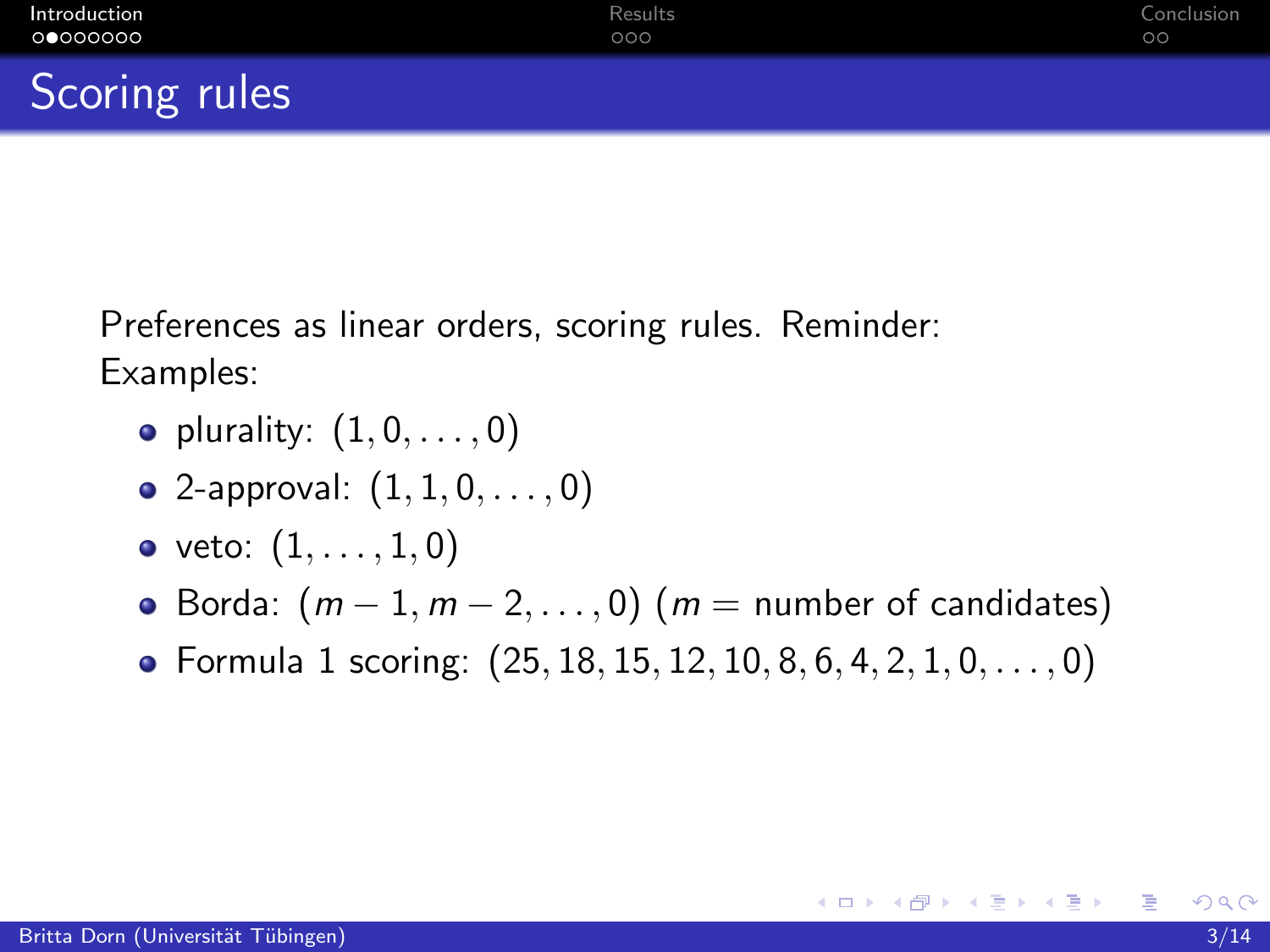| Introduction<br>00000000 | Results<br>000 | Conclusion<br>$\circ$ |
|--------------------------|----------------|-----------------------|
| Scoring rules            |                |                       |
|                          |                |                       |

*m* candidates: scoring vector  $(\alpha_1, \alpha_2, \ldots, \alpha_m)$  with  $\alpha_1 > \alpha_2 > \cdots > \alpha_m$  and  $\alpha_m = 0$ 

Scoring rule

provides a scoring vector for every number of candidates.

- non-trivial:  $\alpha_1 \neq 0$
- $\bullet$  pure: the scoring vector for *i* candidates can be obtained from the scoring vector for  $i - 1$  candidates by inserting an additional score value at an arbitrary position

Example:

- <span id="page-3-0"></span>3 candidates: (6, 3, 0)
-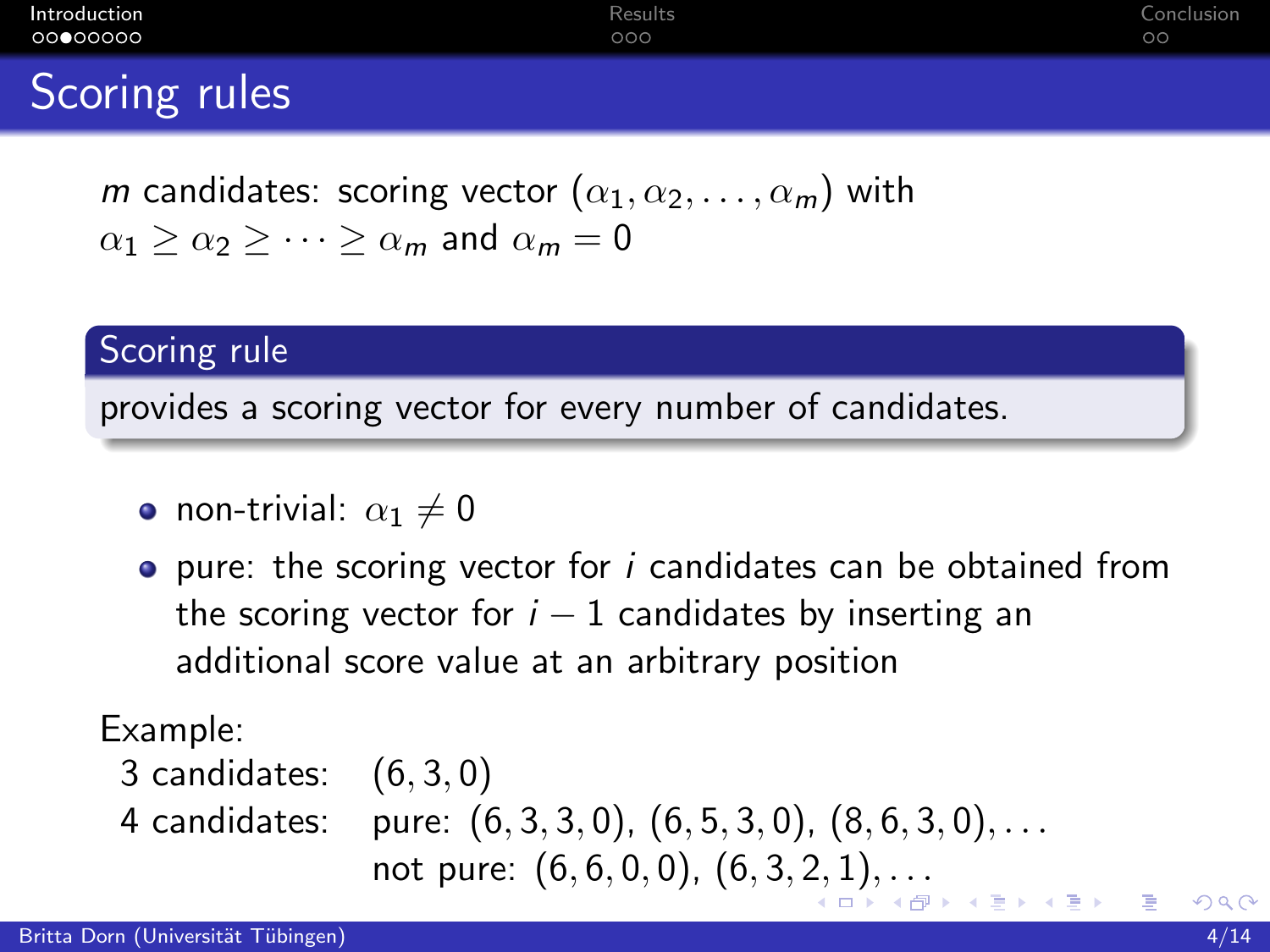Recall: In the typical model, votes need to be presented as linear orders.

Realistic settings: voters may only provide partial information. For example:

- o not all voters have given their preferences yet
- new candidates are introduced
- a voter cannot compare several candidates because of lack of information/because he doesn't want to

### How to deal with partial information?

We consider the question if a distinguished candidate can still win.

<span id="page-4-0"></span>イロト イ母 トイヨ トイヨト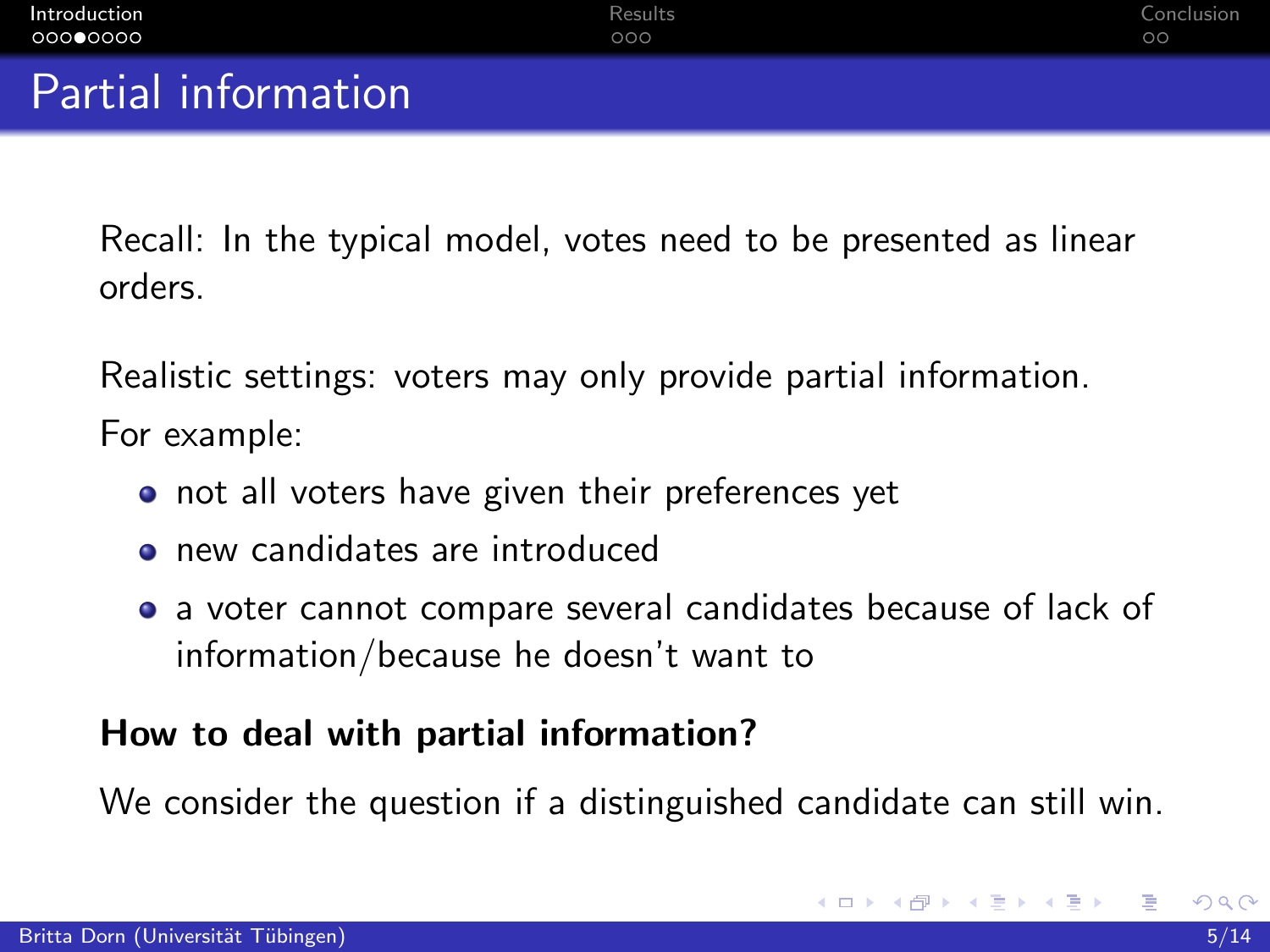| Introduction | Results | Conclusion |
|--------------|---------|------------|
| ○○○○●○○○     | 000     | $\circ$    |
| Partial vote |         |            |

A partial vote is a transitive and antisymmetric relation.

Example:  $C = \{a, b, c, d\}$ partial vote:  $a \succ b \succ c, a \succ d$ 



K ロ ▶ K 優 ▶ K 둘 ▶ K 둘 ▶ ...

possible extensions:

$$
a > d > b > c
$$

$$
a > b > d > c
$$

$$
a>b>c>d
$$

An extension of a profile of partial votes extends every partial vote.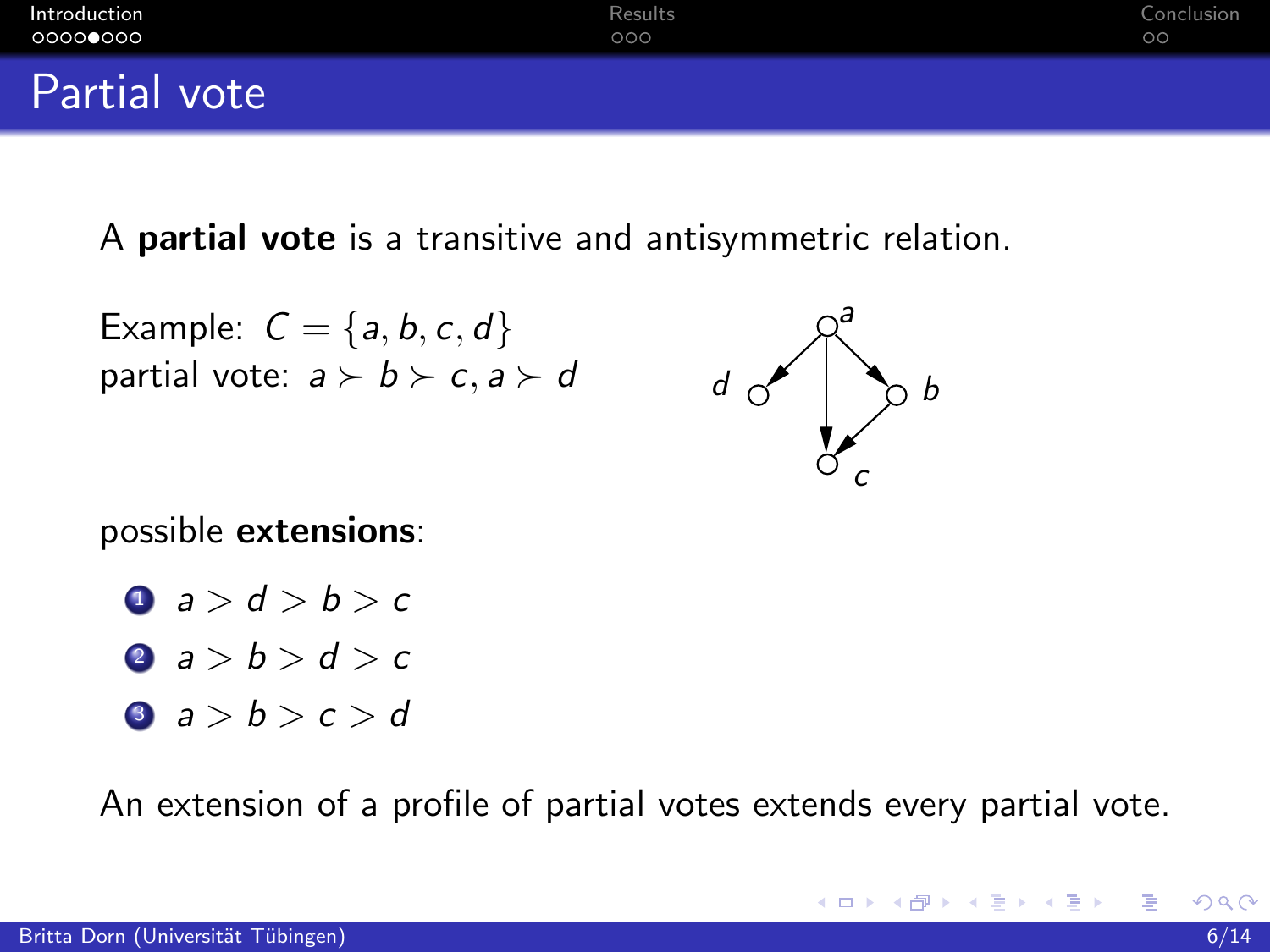## Computational Problem

#### Possible Winner

**Input:** A voting rule  $r$ , a set of candidates  $C$ , a profile of partial votes, and a distinguished candidate c. **Question:** Is there an extension profile where c wins according

4 0 8

to r?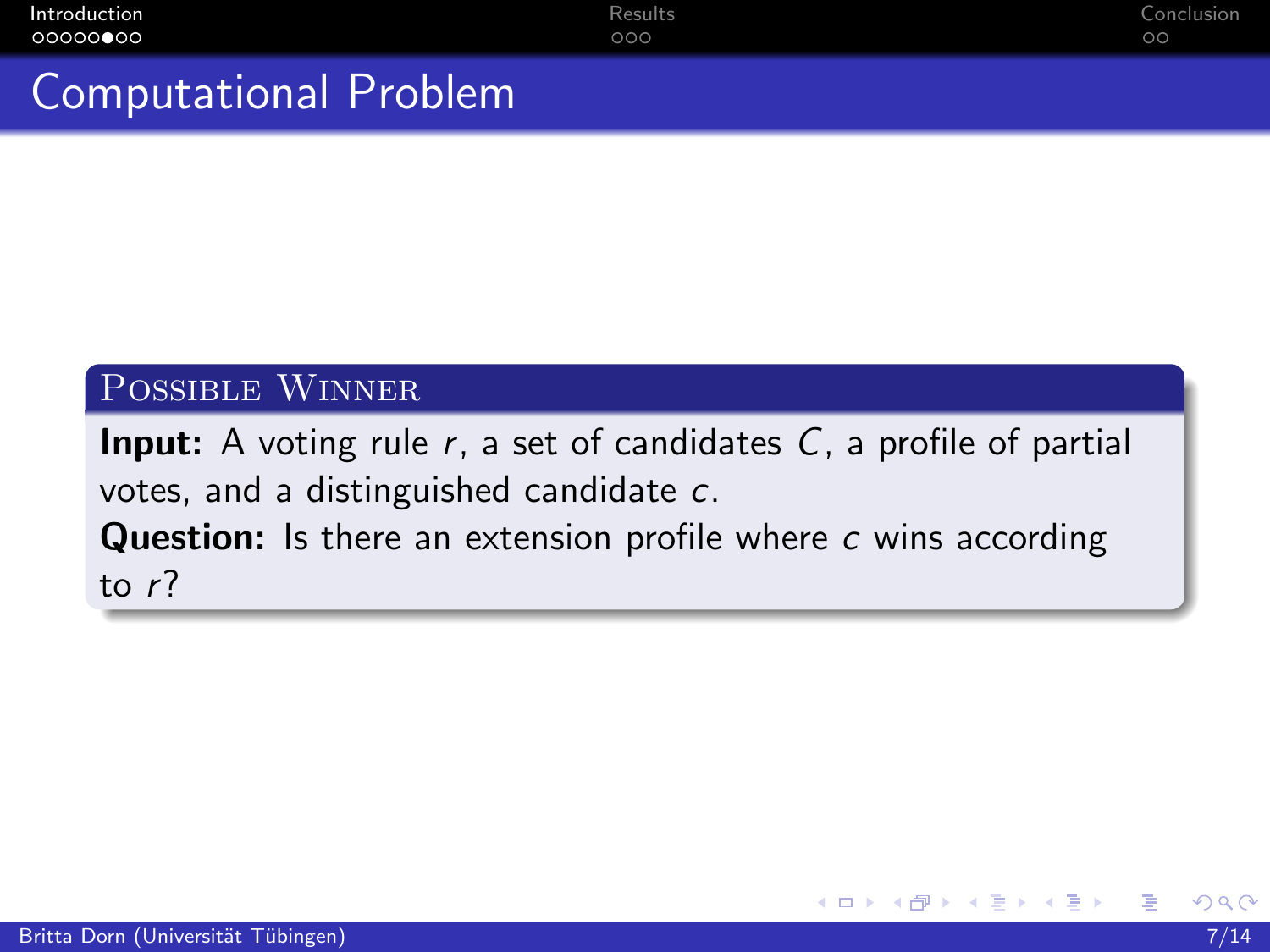### Known results for scoring rules

Two studied scenarios for POSSIBLE WINNER:

**4** weighted voters:

NP-completeness for all scoring rules except plurality (holds even for a constant number of candidates) (follows by dichotomy for the special case of MANIPULATION [Hemaspaandra and Hemaspaandra, JCSS 2007])

2 unweighted voters:

a) constant number of candidates: always polynomial time [Conitzer, Sandholm, and Lang, JACM 2007]

b) unbounded number of candidates:

K 로 베 K 로 로 베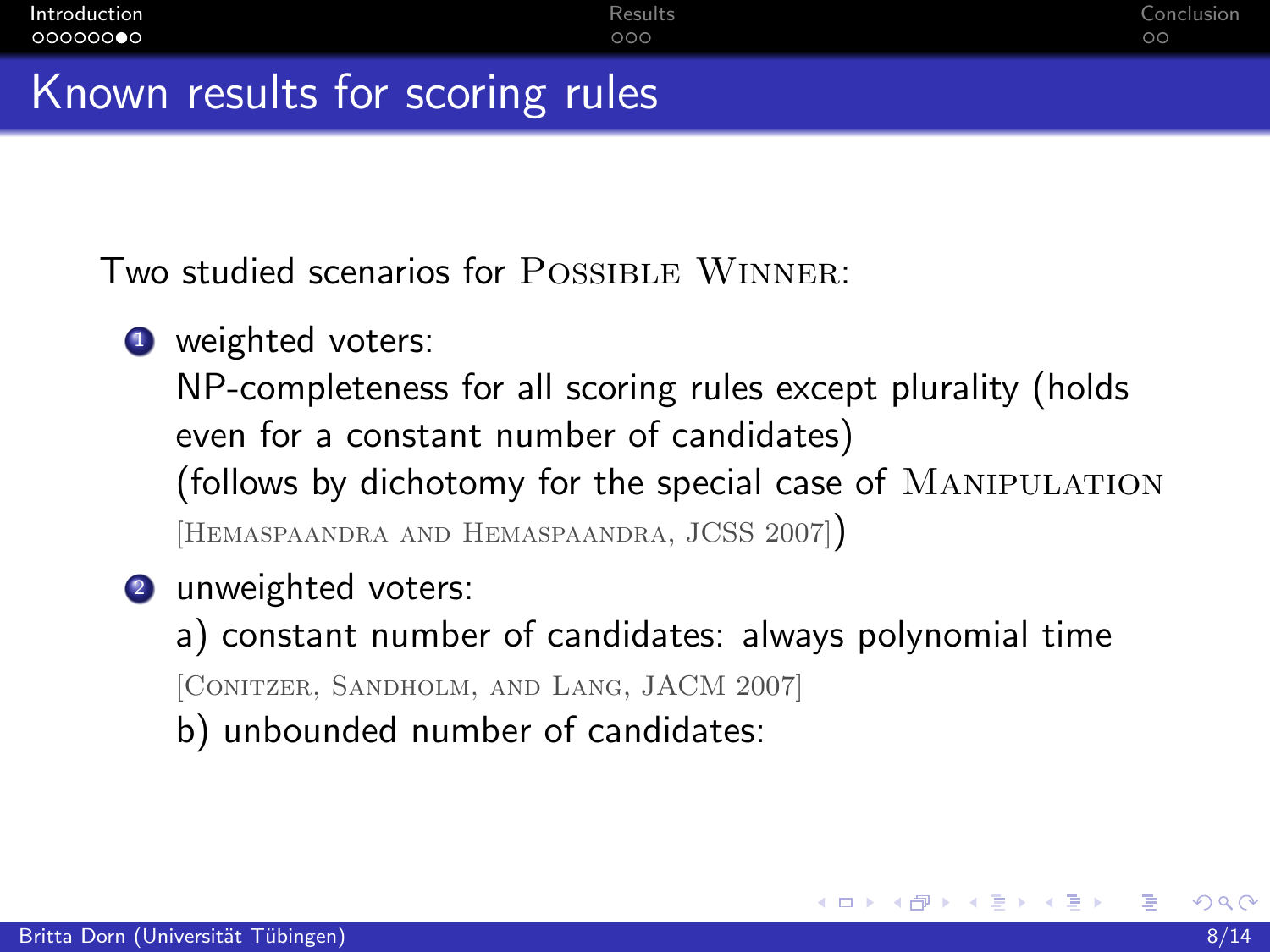| Introduction                    | Results | Conclusion |
|---------------------------------|---------|------------|
| 00000000                        | 000     | $\circ$    |
| Known results for scoring rules |         |            |

### • unweighted voters

- b) unbounded number of candidates:
	- NP-complete for scoring rules that fulfill the following: [Xia and Conitzer, AAAI 2008] there is a position  $b$  with

$$
\alpha_b - \alpha_{b+1} = \alpha_{b+1} - \alpha_{b+2} = \alpha_{b+2} - \alpha_{b+3}
$$

and

$$
\alpha_{b+3} > \alpha_{b+4}
$$

Examples:  $(..., 6, 5, 4, 3, 0, ...)$ ,  $(..., 17, 14, 11, 8, 7, ...)$ 

• Parameterized complexity study for some scoring rules: [Betzler, Hemmann, and Niedermeier, IJCAI 2009]  $k$ -approval is NP-hard for two partial votes when  $k$  is part of the input

イロト イ部 ト イヨ ト イヨ トー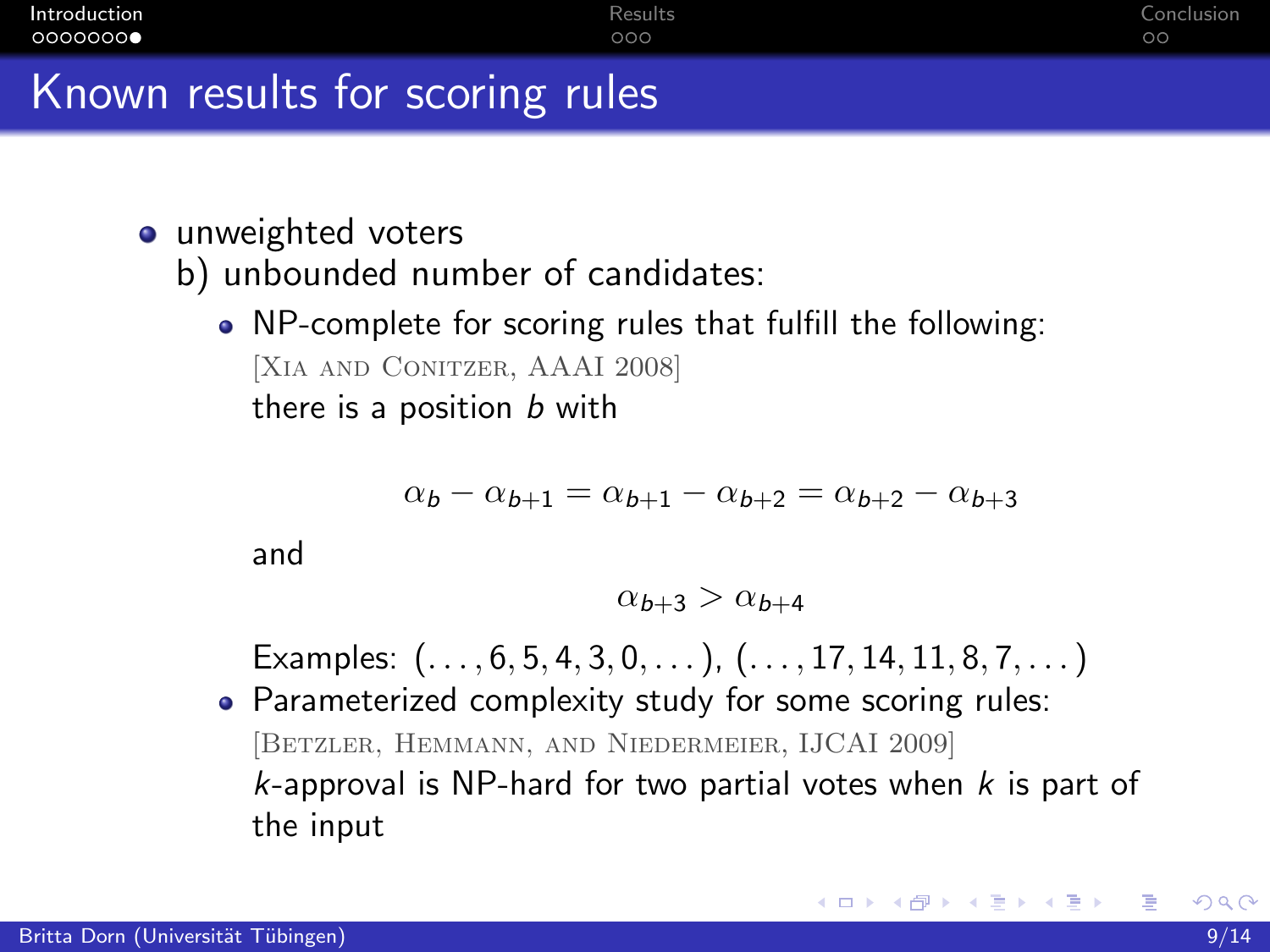## Main Theorem

#### Theorem

For non-trivial pure scoring rules, POSSIBLE WINNER is

- **•** polynomial-time solvable for plurality and veto,
- open for  $(2, 1, \ldots, 1, 0)$ , and
- NP-complete for all other cases.

Recently, the case  $(2, 1, \ldots, 1, 0)$  has been shown to be NP-complete as well! [BAUMEISTER, ROTHE, 2010]

Examples for new results:

- 2-approval:  $(1, 1, 0, ...)$
- <span id="page-9-0"></span>• voting systems in which one can specify a small group of favorites and a small group of disliked candidates, like  $(2, 2, 2, 1, \ldots, 1, 0, 0)$  or  $(3, 1, \ldots, 1, 0)$ イロト 不優 ト 不意 ト 不意 トー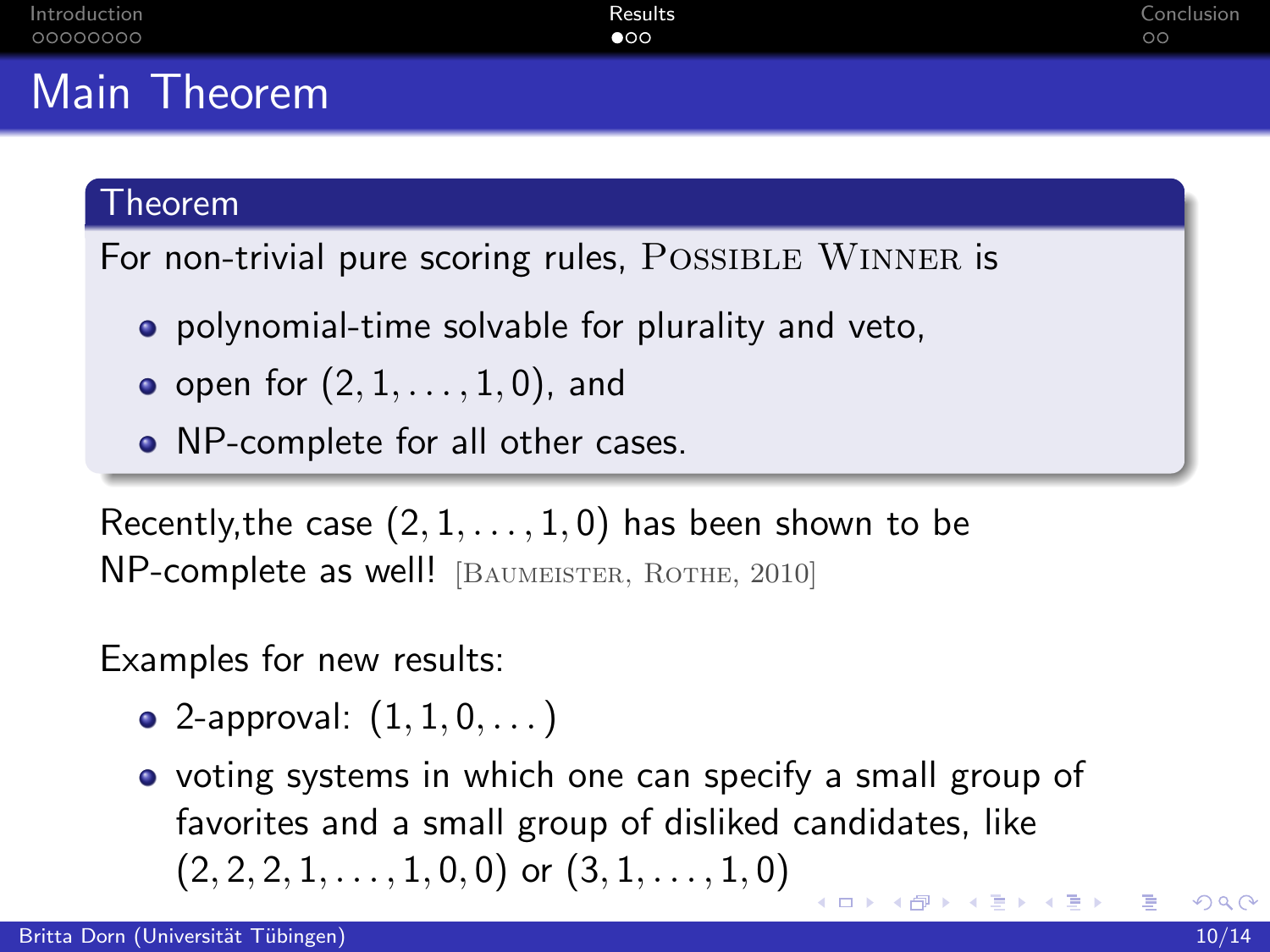| Introduction | <b>Results</b>      | Conclusion |
|--------------|---------------------|------------|
| 00000000     | $\circ\bullet\circ$ | $\circ$    |
| Plurality    |                     |            |

Example:  $C = \{a, b, c, d\}$ , distinguished candidate c  $v_1 : a \succ c \succ d, b \succ c$  $v_2 : c \succ a \succ b$  $v_3 : a \succ d \succ b$  $v_4 : a \succ b \succ c$  $v_5 : a \succ c, b \succ d$ 

目

メ御 トメ ミ ト メ ミ トー

4 0 8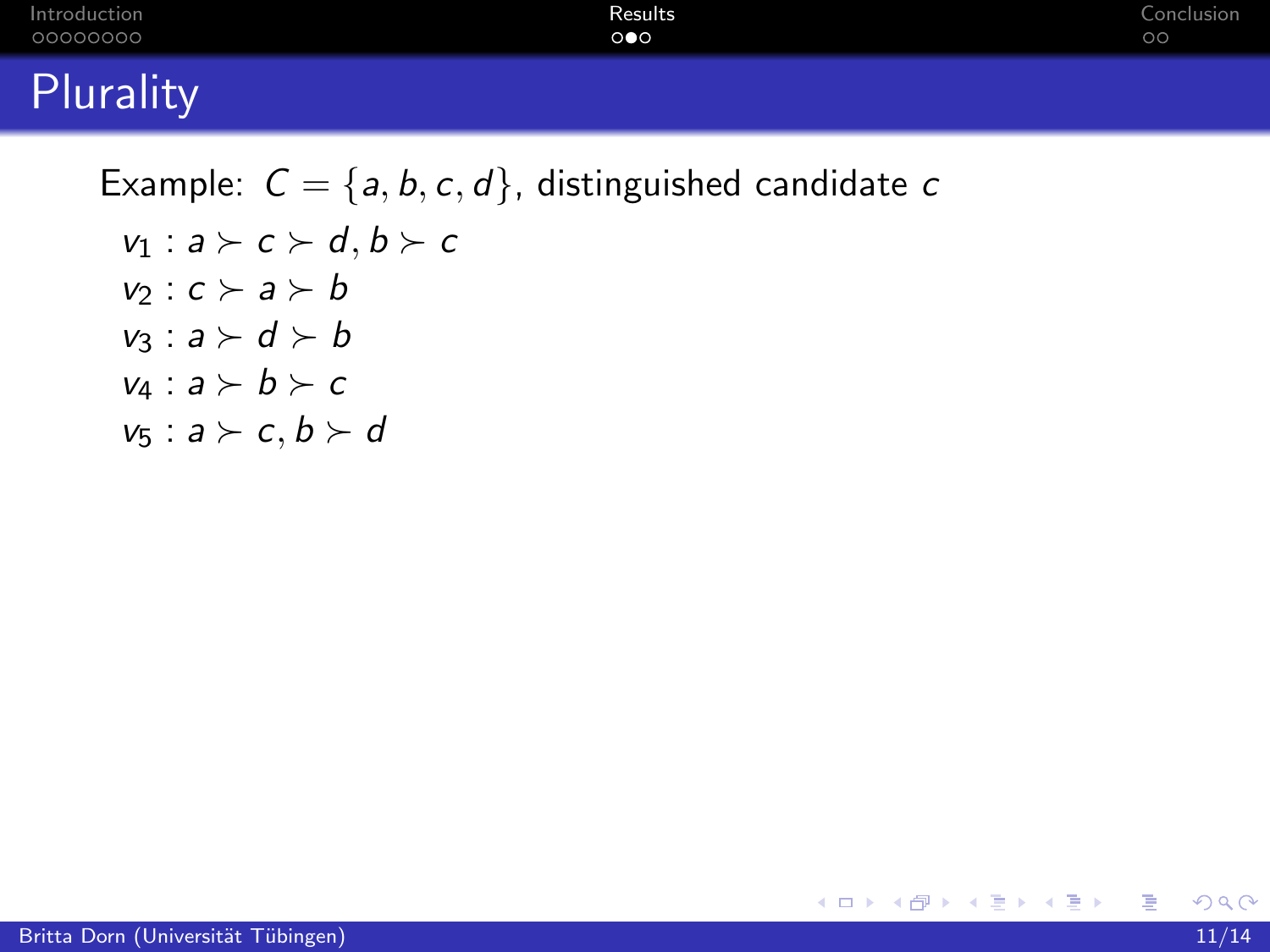| Introduction<br>00000000                                  | Results<br>$\circ \bullet \circ$ | Conclusion<br>$\circ$ |
|-----------------------------------------------------------|----------------------------------|-----------------------|
| Plurality                                                 |                                  |                       |
| Example: $C = \{a, b, c, d\}$ , distinguished candidate c |                                  |                       |

4 0 8

メタトメ ミトメ ミトー

 $E = \{a, b, c, c, d\}$  $v_1 : a \succ c \succ d, b \succ c$  $v_2 : c \succ a \succ b$  $v_3: a \succ d \succ b \Rightarrow c > a > d > b$  $v_4 : a \succ b \succ c$  $v_5 : a \succ c, b \succ d$  $\Rightarrow c > a > b > d$ 

Step I: Maximize score of c

÷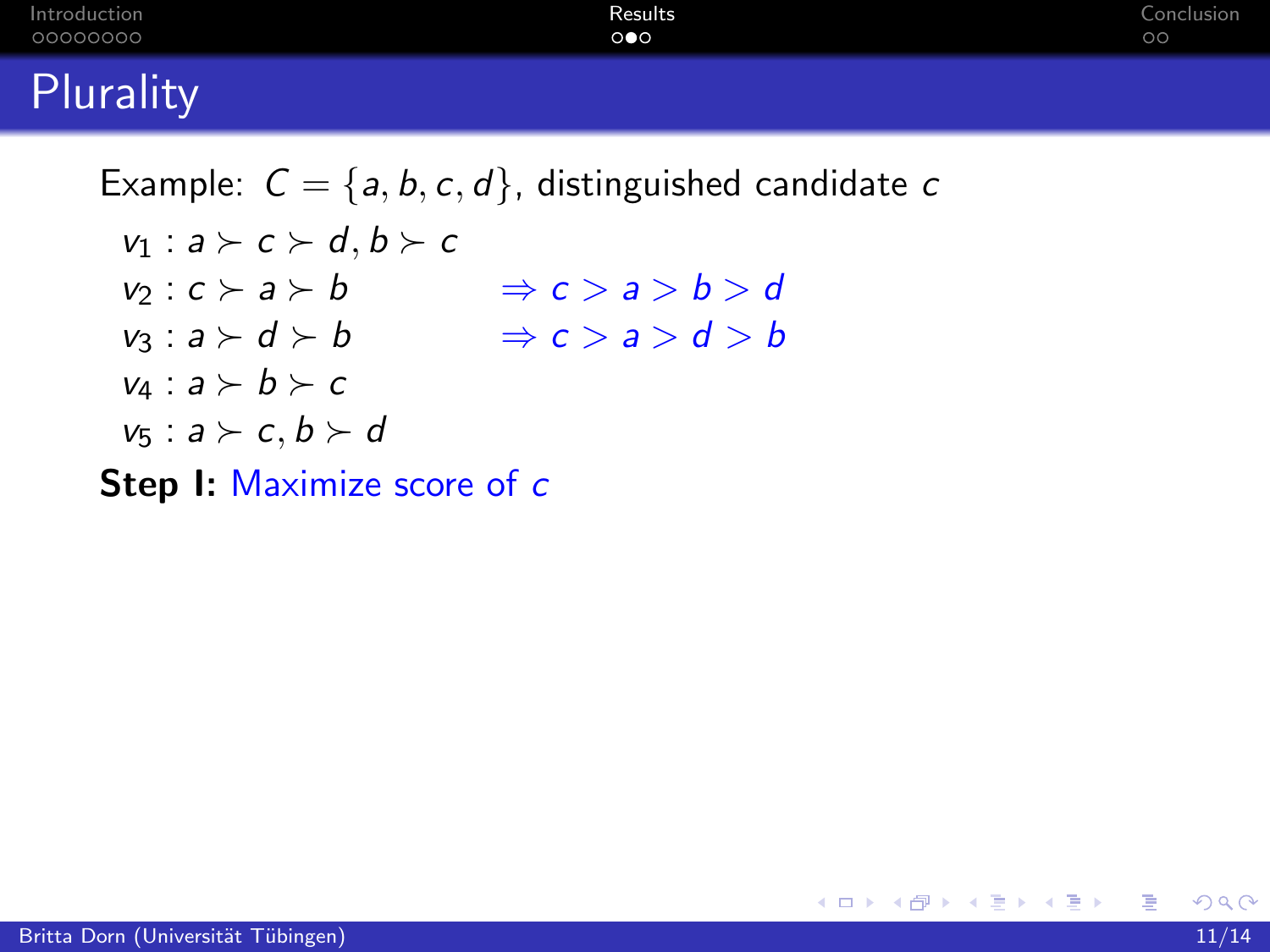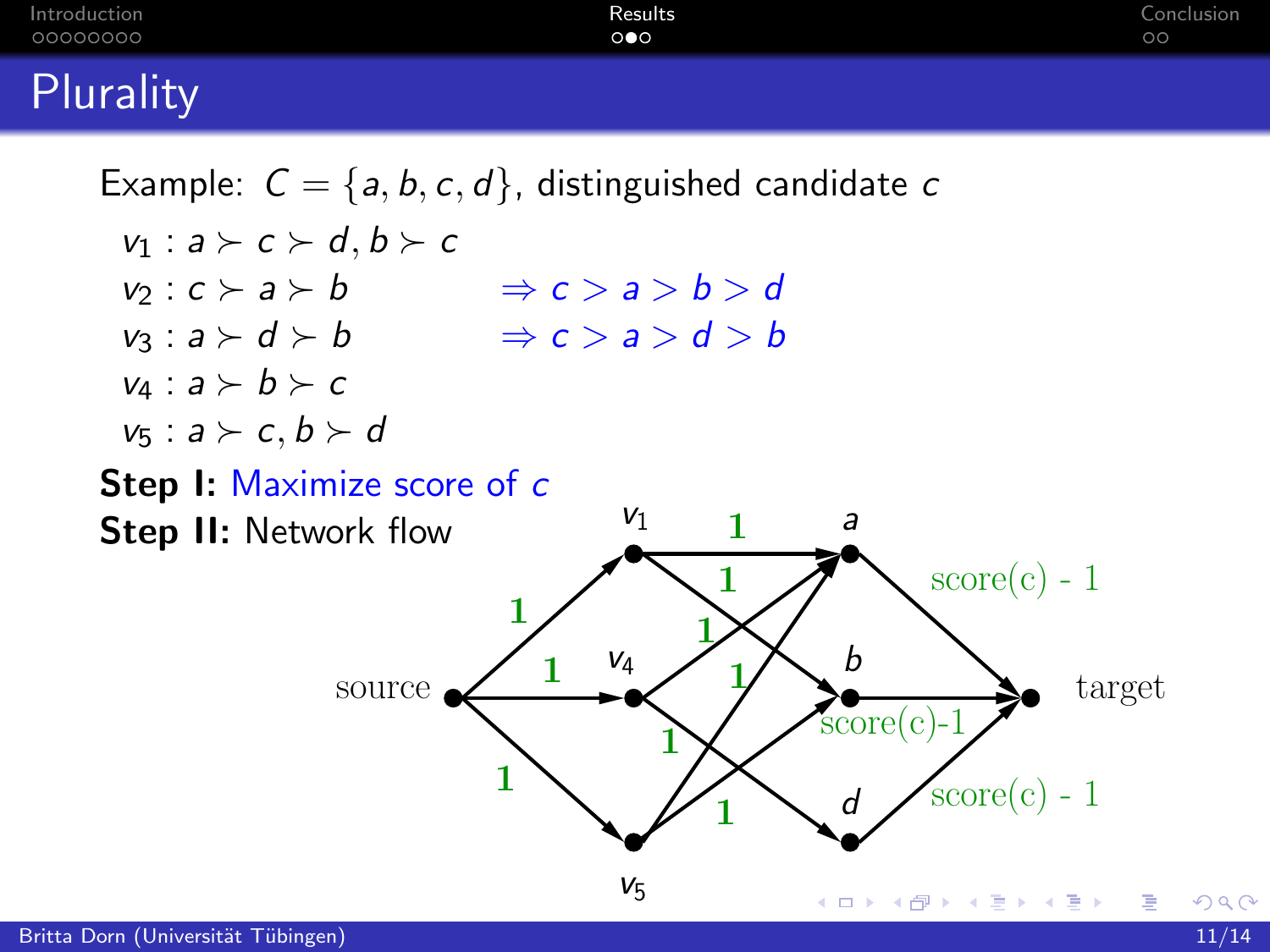

 $V_5$ 

÷

メロメ メ都 メメ きょくきょ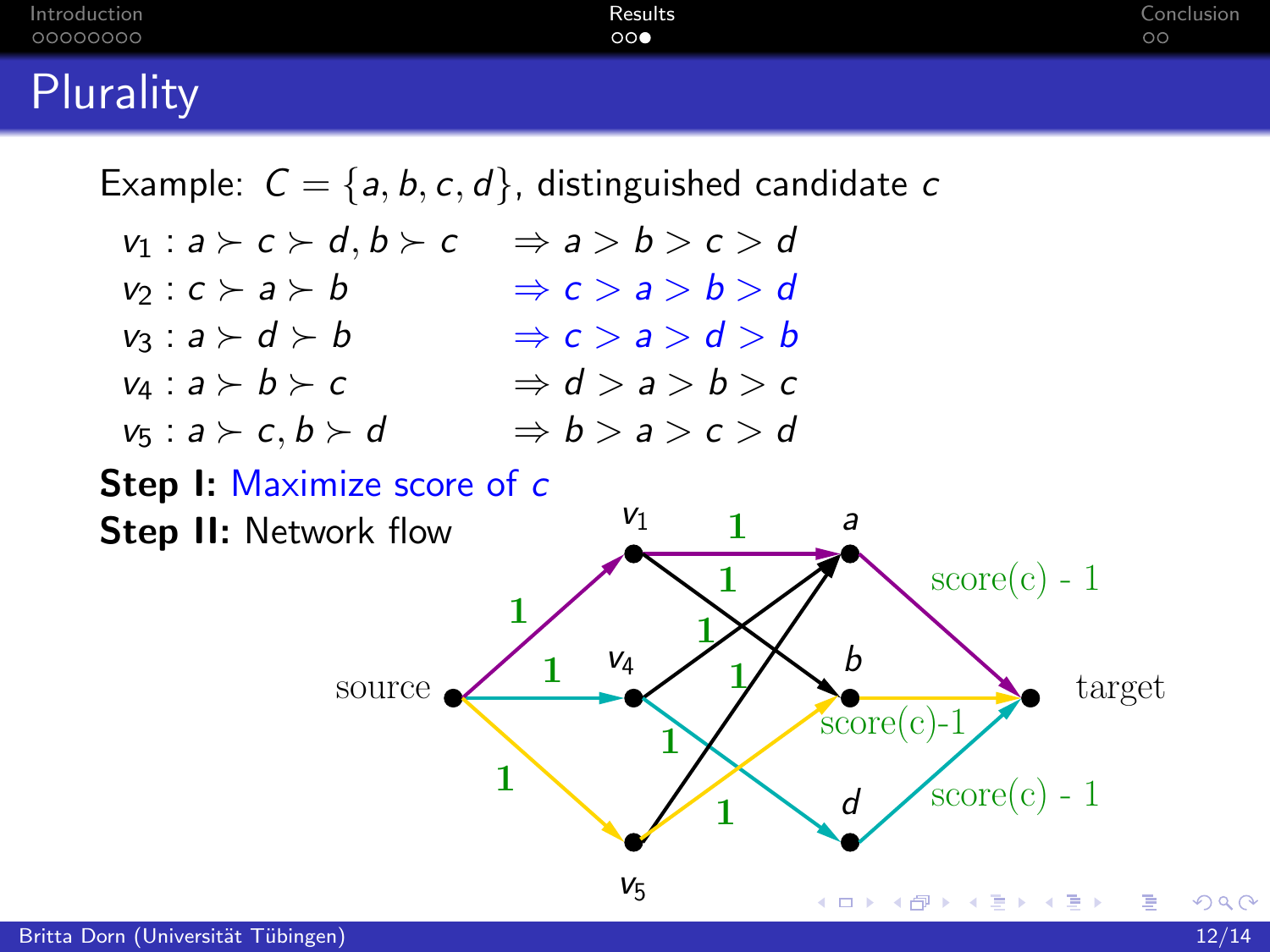## What about non-pure scoring rules?

#### Theorem

For non-trivial pure scoring rules, POSSIBLE WINNER is

- **•** polynomial-time solvable for plurality and veto,
- open for  $(2, 1, \ldots, 1, 0)$ , and
- NP-complete for all other cases.

Problem: scoring rules which have "easy" scoring vectors for nearly all number of candidates and still "hard" scoring vectors for some unbounded numbers of candidates

Property of pure scoring rules: can never go back to an easy vector Examples:  $(1, 0, 0)$ ,  $(1, 1, 0, 0) \rightarrow$  not  $(1, 0, 0, 0, 0)$  or  $(1, 1, 1, 1, 0)$  $(1, 1, 1, 0), (2, 1, 1, 1, 0), \ldots$ 

<span id="page-14-0"></span>メロメ メ母メ メミメ メミメー